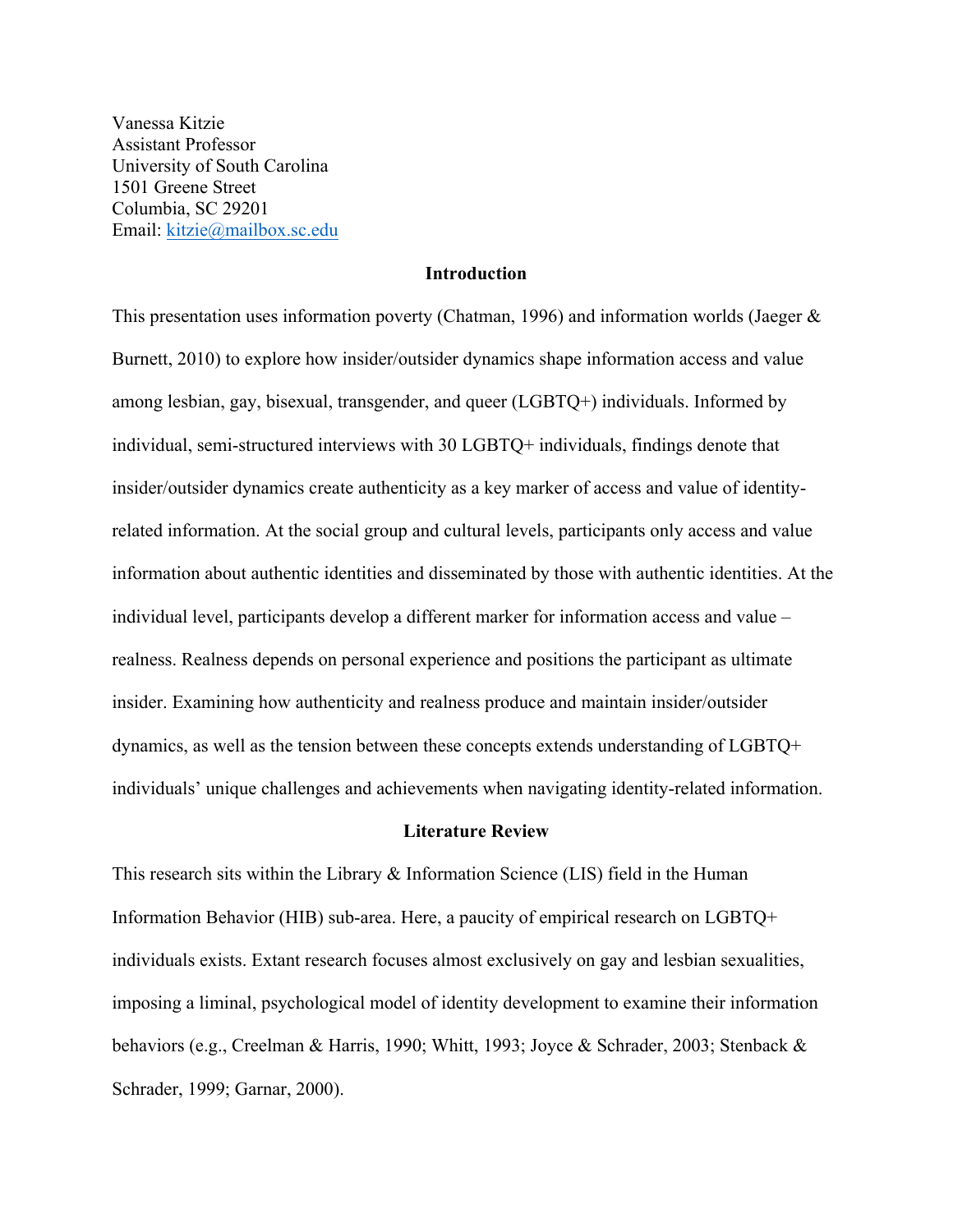Recent research expands the scope of these findings by sampling outside of gay and lesbian individuals, incorporating sociocultural context, and examining online technology use (see Hamer, 2003; Mehra, Merkel, & Bishop, 2004; Mehra & Braquet, 2008; Pohjanen & Kortelainen, 2014; Rothbauer, 2004). Findings demonstrate that insider/outsider dynamics shape how LGBTQ+ individuals value information. Specifically, LGBTQ+ individuals avoid information created by those not sharing their worldviews, preferring information provided by those with similar experiences. Online technologies facilitate access to social group insiders and relevant information.

#### **Theoretical Framework**

Findings from recent research inform the theoretical framework, which uses information poverty (Chatman, 1996) and information worlds (Jaeger & Burnett, 2010). Information poverty (Chatman, 1996) represents a dominant theoretical perspective to describe, predict, and explain the information behaviors of marginalized individuals. Insider/outsider dynamics mediate conditions of information poverty. At the cultural level, insiders withhold information relevant to outsider worldviews. From a social group perspective, those who are information poor consider themselves insiders, contending that those outside their social realities cannot provide them with valuable information.

Information worlds theory (Jaeger & Burnett, 2010) addresses a fundamental critique of information poverty as totalizing, purporting that individuals belong to multiple social groups where their insider/outsider statuses are variable. Individuals also belong to the lifeworld (Habermas, 1964), representative of the totality of information within the larger culture. The concept of information value provides a framework to examine how information moves between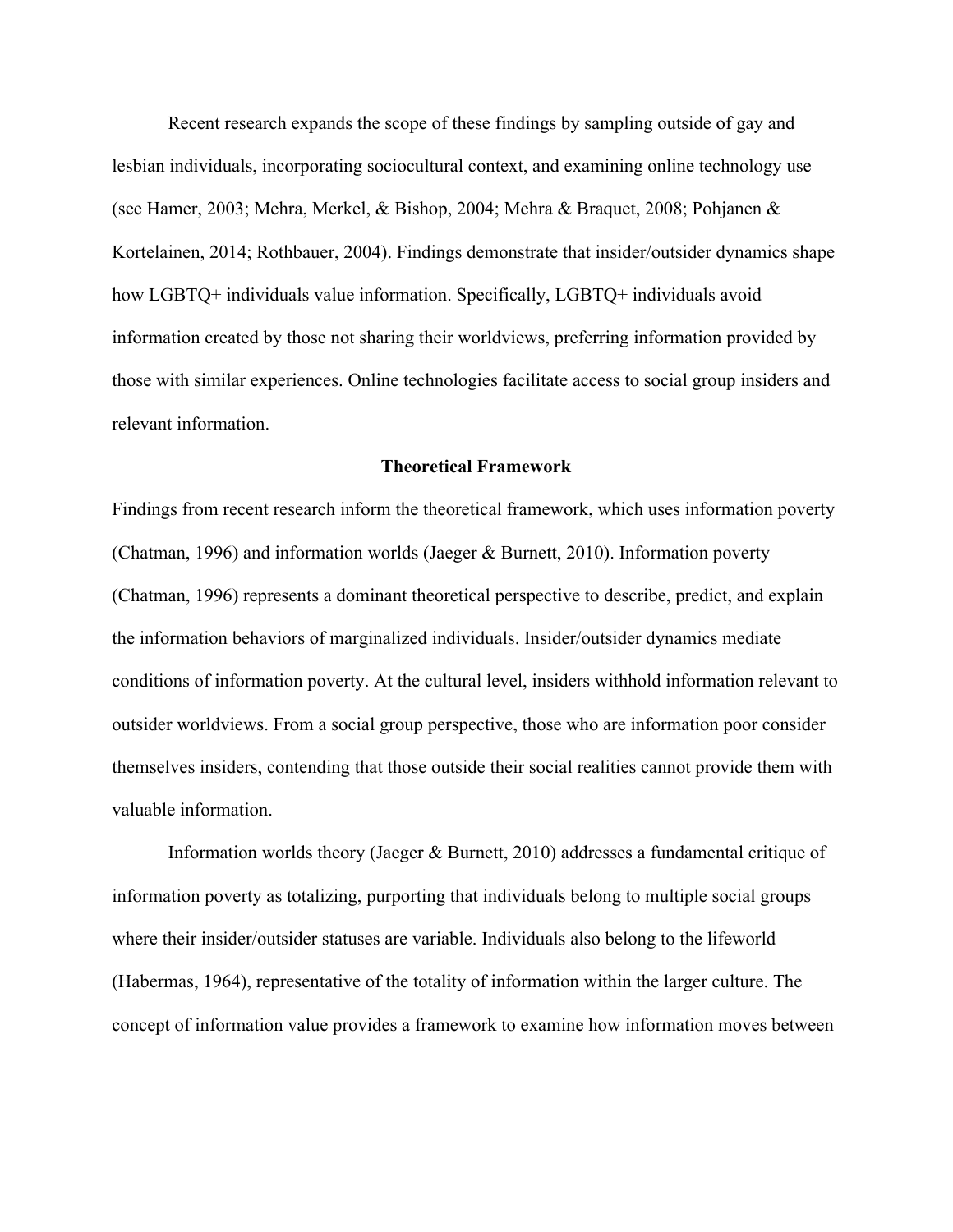social group and cultural contexts, and how individuals in these different contexts perceive, understand, and interpret information.

# **Methodology**

The researcher recruited 30 LGBTQ+ participants between the ages of 18 and 38 from across the US using convenience, purposive, and snowball sampling methods. This age range represents individuals likely to self-identify as LGBTQ+ (Grov, Bimbi, Nanín, & Parsons, 2006; Savin-Williams, 2009) and having traits and values shaped by their interactions with online technologies (Howe & Strauss, 2000, p. 4; "Social Media Factsheet," 2017).

The researcher followed a semi-structured protocol that employed the critical incident technique (CIT) (Flanagan, 1954) to elicit memorable moments from participants when exploring, negotiating, and adopting LGBTQ+ identities. This technique, coupled with the semistructured protocol, allowed participants to define concepts like insiders, outsiders, and information access and value, in their terms. To maintain participant confidentiality, the researcher audio-recorded and transcribed each interview and used pseudonyms to describe participants.

While many participants do not ascribe to a particular identity label, they use labels when describing themselves to others. The most common labels participants used were female (n=19, 64%), queer (n=18, 60%), and not cisgender (n=17, 57%).<sup>1</sup> These labels represent outsider identities within mainstream LGBTQ+ social groups, which attend to the worldviews of gay and (to a lesser extent) lesbian, cisgender individuals (Gamson, 1995; Jagose, 1996; Rust, 1993; Ward, 2001).

 $<sup>1</sup>$  Identifying as not cisgender signifies that an individual's sense of identity does not correspond with their sex and</sup> gender assigned at birth ("Cisgender," n.d.)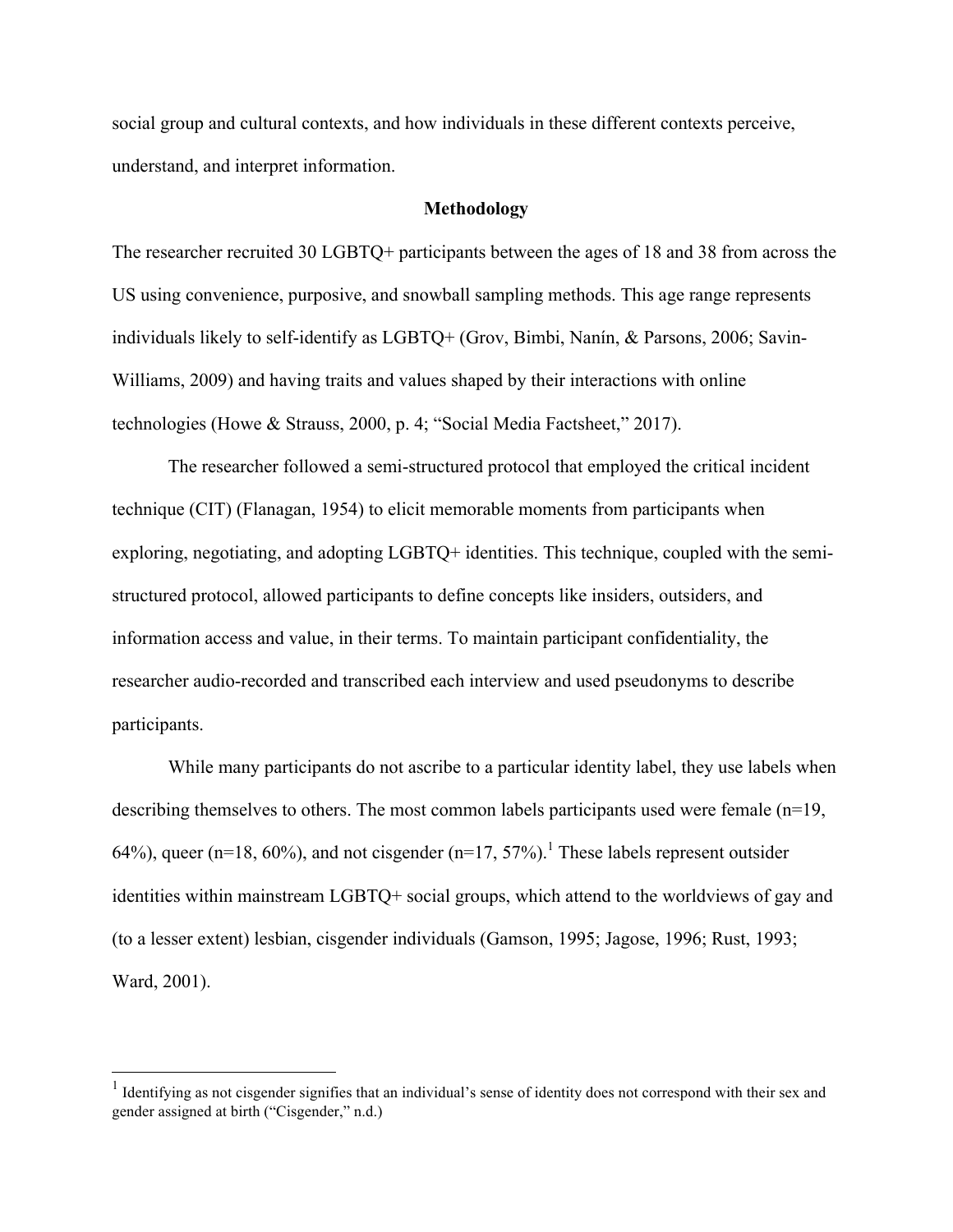The researcher analyzed interview transcripts using qualitative data analysis. She developed high-level etic codes informed by information poverty and information worlds, then inductively generated emic codes from participant accounts describing each etic category (Miles & Huberman, 1994, p. 61). The researcher constantly compared both coding categories and refined them over time (Charmaz, 2014). A second coder analyzed 20% of the data using the researcher's coding scheme and calculated inter-coder reliability as 0.93 (Cohen's kappa), indicating excellent agreement.

# **Findings & Discussion**

Research findings extend information poverty and information worlds theories by introducing authenticity and realness as two emic codes that emerged from the data. Authenticity and realness represent two markers of information access and value, which while inductively derived, matched categories previously established by outside literature (Goffman, 1963; Gray, 2009; Halberstam, 2005).

Unlike conditions of information poverty, where individuals experience a dearth of information (Chatman, 1996), participants report being able to access identity-related information. However, such access only applies for those with authentic identities. Authenticity represents "recipes for an appropriate attitude regarding the self" that render individuals as "real and worthy" (Goffman, 1963, p. 132). Cultural and social group insiders define and reproduce authenticity to maintain insider/outsider dynamics not only by defining who is authentic, but also what information conveys authenticity and thus is valuable.

One way cultural insiders regulate what identities are authentic is by using explicit enforcement mechanisms (e.g., rules, laws). For instance, in most states, individuals are not recognized as their desired gender without it listed on their birth certificate or diagnosed and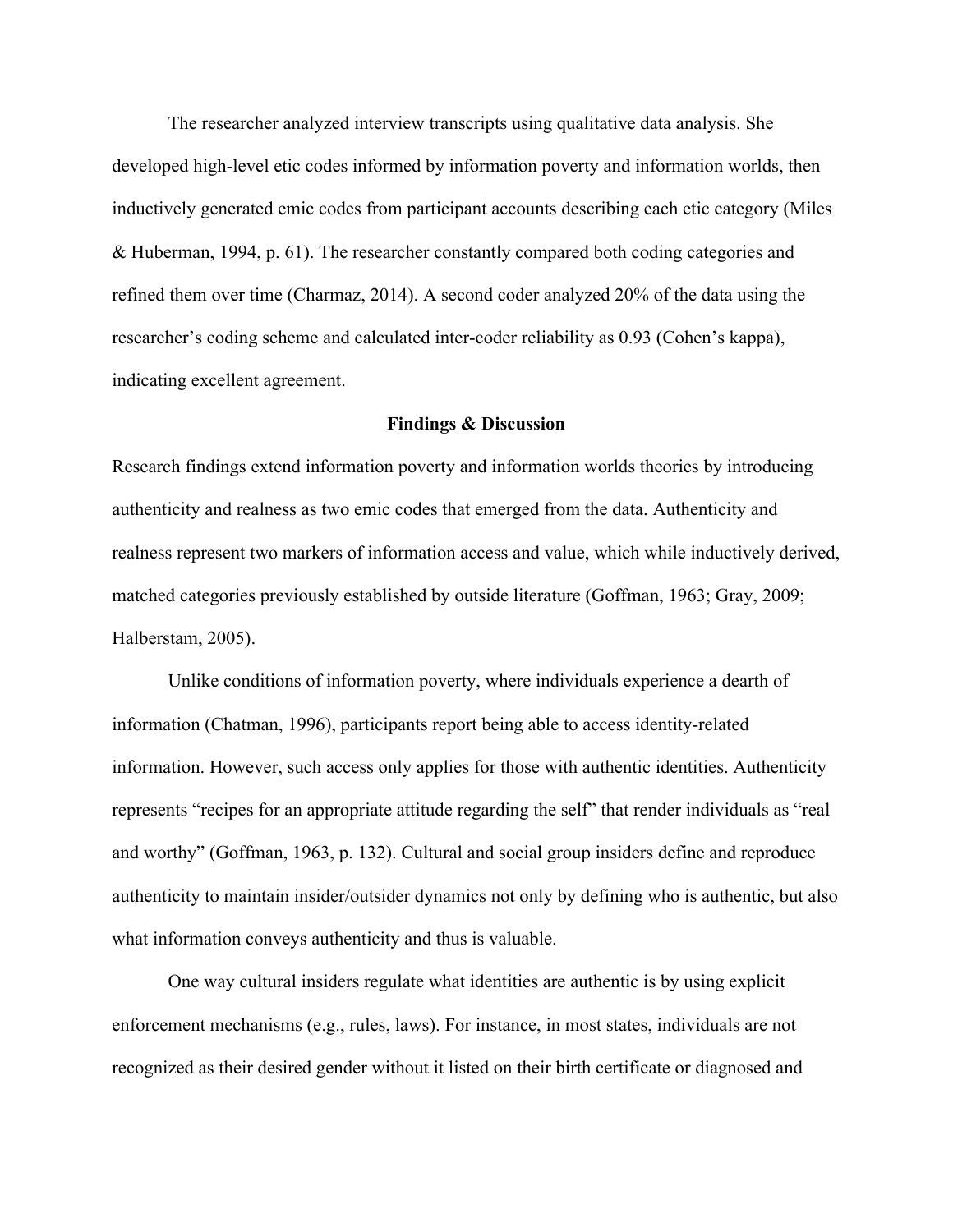treated by a healthcare provider. Such explicit enforcement of authenticity could provide participants with access to valuable information that facilitates their identity adoption, negotiation, and expression. Per Mark: "I was seeing a therapist and a psychiatrist and it was very easy for me to … get them to write a letter that I had gender identity disorder and I wanted to medically transition."

Contrastingly, participants without authentic identities experience limited access to information. Sage notes this limitation when discussing their<sup>2</sup> transgender identity:

It's easy … to assume there are certain issues that are really important and apply equally … everyone is interested in having gender confirmation surgery and what the legalities are. I am not interested in that sort of thing. There's more to being trans than that.

As a result of this cultural limitation, participants seek social groups where they can access information that better matches their lived experience. Finding similar others within a social group allows participants to develop an authentic identity and subsequently redefine their worldviews based on this identity. Eva describes a thread discussing drag identities from the online message board reddit as: "Helping me get my gay chops. I was able to talk about [my identity] so freely on my reddit." The phrase "gay chops" suggests the importance Eva places on shared practices with other social group insiders to create and sustain an authentic gay identity.

Participants view social group insiders as more valuable information sources than cultural insiders for information on authentic identity practices. Jamie exemplifies this finding when explaining his participation on an online forum for transgender men: "It wasn't a doctor who knew nothing about [being transgender] giving you advice, it was people already living it." Although doctors represent cultural insiders who recognize the authenticity of certain

 <sup>2</sup> The researcher uses participants' preferred pronouns.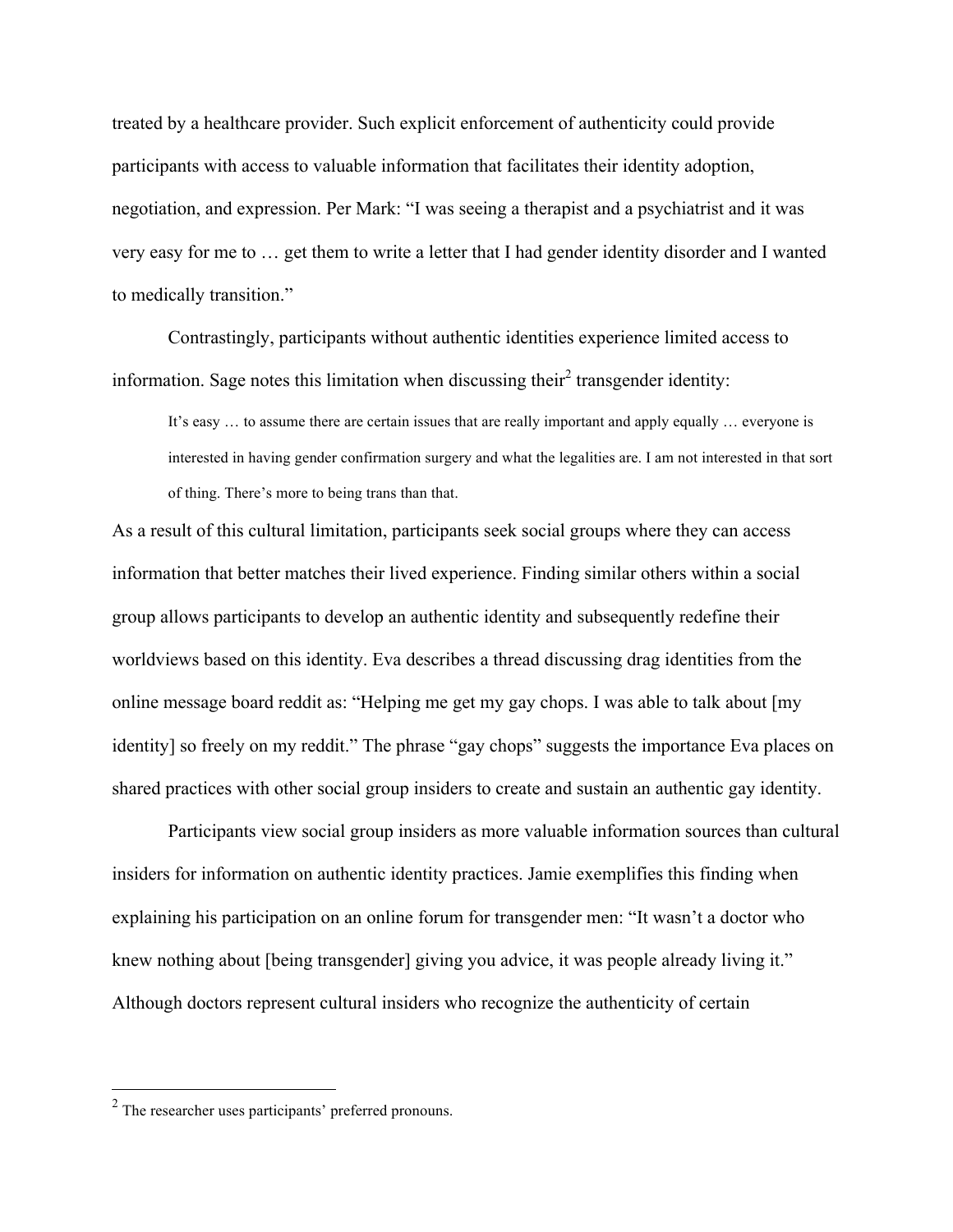transgender identity expressions, Jamie does not consider doctors as valued information sources for how to be authentically transgender, preferring social group insiders for this information.

Although social groups can provide more comprehensive and multifaceted information about LGBTQ+ identities than at the cultural level, they still necessarily limit what identities can be authentic. Here, authenticity represents a tactic used by insiders to maintain boundaries between themselves and larger culture. This tactic can be problematic from an information value perspective when one identifies a certain way, but insiders do not recognize their authenticity. As Casey explains: "I run an LGBT archive and research center … I have to say I'm queer all the time so that people don't think I'm a random straight ally who is fascinated by the queer community." Since Casey does not practice their queerness in a way others judge as authentic, they experience difficulty being valued by social group members as an interpersonal information source.

Authenticity can also limit participants' understandings of how to practice LGBTQ+ identities. Jamie details some of the practices perceived as emblematic of an authentic transgender identity:

After a while, I started trying to go about [exploring a transgender identity] by [asking], "How do I do this right?" I'm very different from a lot of trans guys that I know and have talked to. I'm not out there with it. I'm more laid back. A lot of people have issues getting jobs and stuff and I haven't. Even with coming out. Am I doing it right? I did try and figure out a right way to do [my transgender identity], a wrong way to do it. Eventually I realized my way was the right way for me, even if it wasn't the right way for somebody else.

Initially, Jamie conformed to practices authenticating his transgender identity, but, over time, concludes there exists no "right" way to be transgender. Instead, the knowledge Jamie derived from his own embodied practices informed a unique, right way to be transgender. Here, Jamie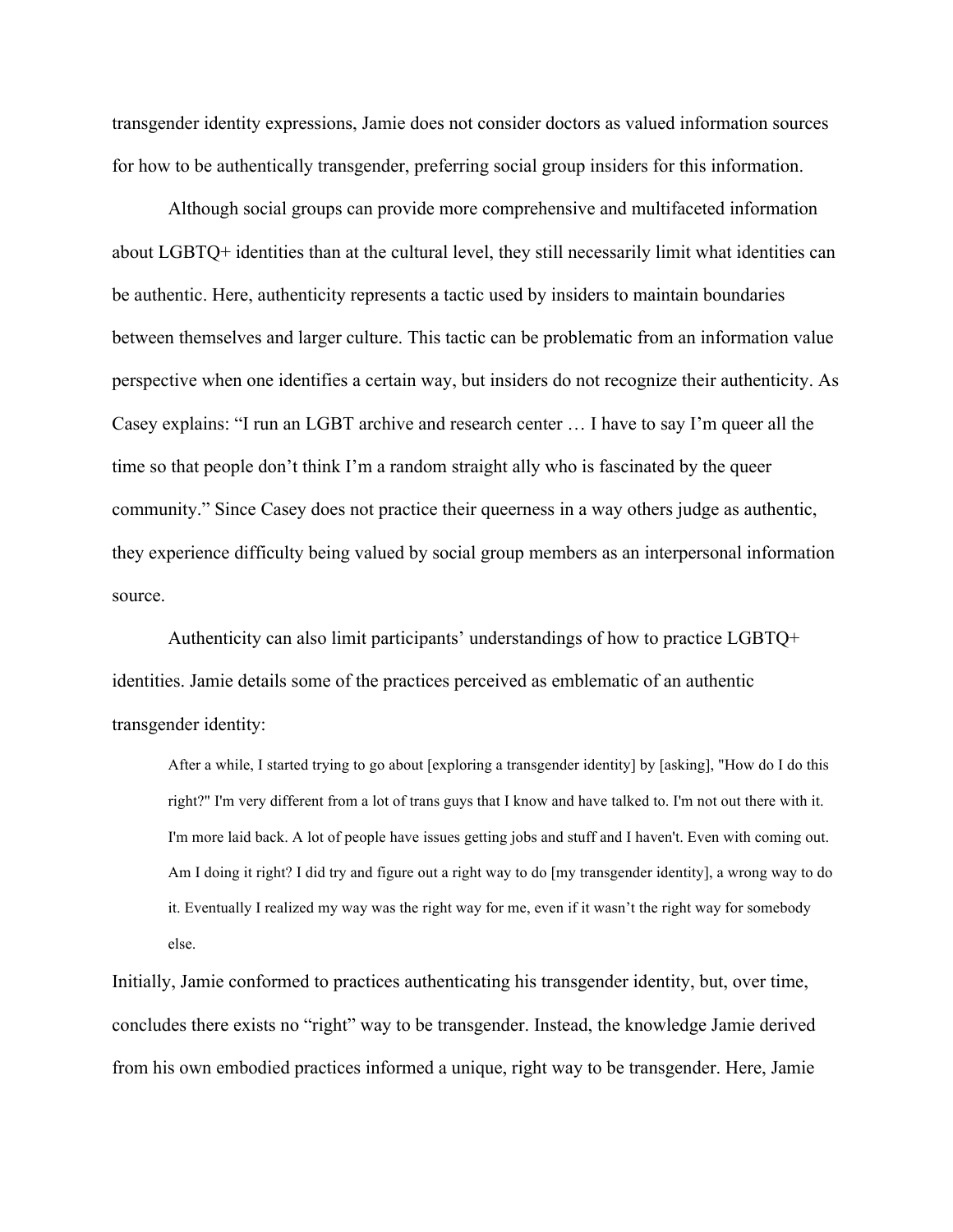practices realness – the process of individualizing an identity category that "embraces more hybrid possibilities for embodiment and identification" (Halberstam, 2005, p. 54) than the authenticity demanded by cultural and social group insiders.

When participants practice realness, it can be difficult for them to evaluate outside information since it does not fully match their lived experience. Merton (1972, p. 13-16) regards this phenomenon alternatively as "extreme insiderism," "extreme insider doctrine," and "total insider doctrine," and contends that if one defines information value solely based on embodiment, it can shut off information sharing and exchange. However, findings suggest that participants recognize this tension and approximate information provided by others to their particular, individual context. Consider how Rihanna evaluates information related to queer identities:

What I look for is a depth of analysis and the ability to hold contradiction. An ability to see how queer experiences [are] intertwined with lots of things like historical contexts and class politics. [The] kind of stuff I look for is not just a description that seems very closed or self-contained about someone's experience or way of being in the world, but is able to say something or do something or show something that acknowledges complexity and opens up other questions.

Rihanna does not close herself off to outside information but rather expects such information to embrace the messiness of individual, social group, and cultural contexts rather than condensing identities into a monolithic set of authentic practices.

#### **Conclusion**

LGBTQ+ individuals are not helpless when achieving information-related goals, but rather engage in a variety of tactics at lifeworld, small world, and individual levels to access and evaluate information pertinent to their identity development. While authenticity and realness represent two markers of information access and value in tension with one another, participants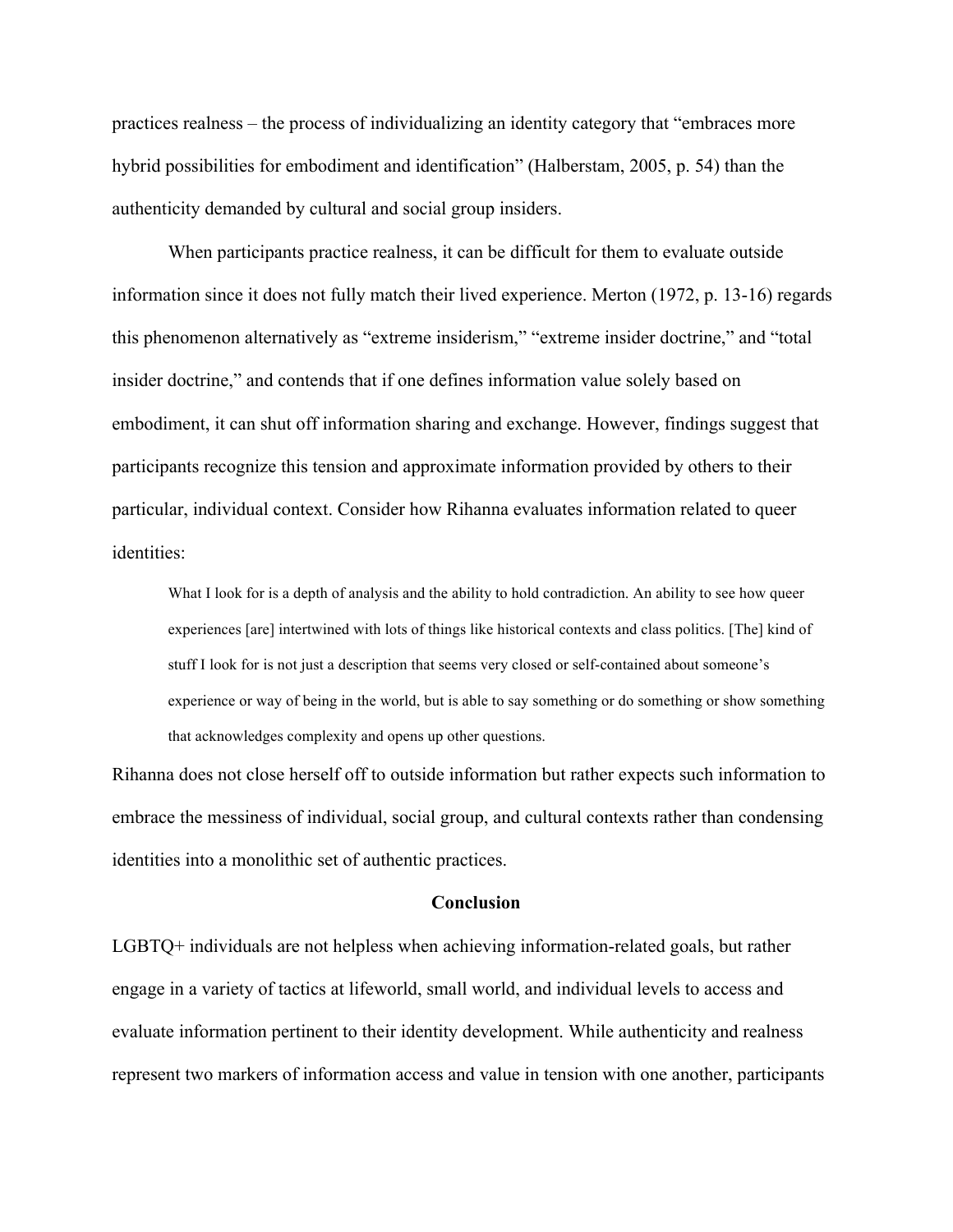envision both as necessary. Paralleling issues related to labels within queer theory (Gamson, 1995), authenticity maintains boundaries between social groups and larger culture by reifying characteristics of valuable information and who can access it. However, authenticity necessarily excludes information not conforming to its mandates. Realness provides a reprieve from authenticity by allowing participants to embrace the messiness of context while legitimizing their embodiment and experiences. Future research should further explore authenticity and realness since these two concepts incorporate much-needed messiness inherent to individual and sociocultural contexts into HIB analysis.

# **References**

- Charmaz, K. (2014). *Constructing grounded theory: A practical guide through qualitative analysis* (7th ed.). Thousand Oaks, CA: Sage.
- Chatman, E. A. (1996). The impoverished life-world of outsiders. *Journal of The American Society for Information Science*, *47*(3), 193–206. https://doi.org/10.1002/(SICI)1097- 4571(199603)47:3<193::AID-ASI3>3.3.CO;2-M
- Cisgender. (n.d.). In Oxford English Dictionary online. Retrieved from https://en.oxforddictionaries.com/definition/us/cisgender
- Creelman, J. A. E., & Harris, R. M. (1990). Coming out: The information needs of lesbians. *Collection Building*, *10*(3/4), 37–41. https://doi.org/10.1108/eb023281
- Flanagan, J. C. (1954). The critical incident technique. *Psychological Bulletin*, *51*(4), 327–58. Retrieved from http://www.ncbi.nlm.nih.gov/pubmed/13177800
- Gamson, J. (1995). Must identity movements self-destruct? A queer dilemma. *Social Problems*, *42*(3), 390–407. https://doi.org/10.1525/sp.1995.42.3.03x0104z

Garnar, M. (2000). Changing times: Information destinations of the lesbian, gay, bisexual, and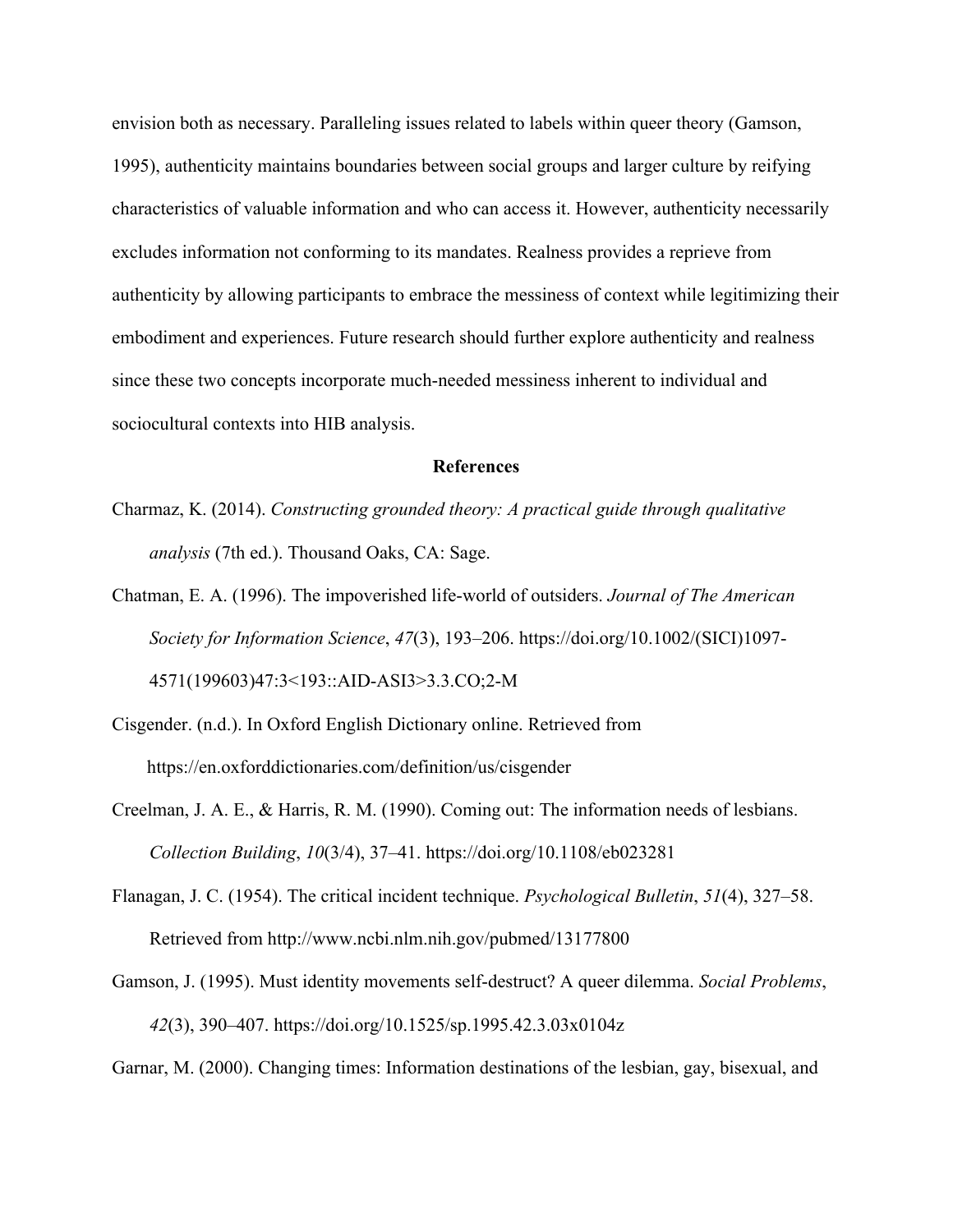transgender community in Denver, Colorado. *Information for Social Change*, (12). Retrieved from http://www.libr.org/isc/articles/12-Garnar.html

- Goffman, E. (1963). *Stigma: Notes on the management of spoiled identity*. London, UK: Penguin Press.
- Gray, M. L. (2009). *Out in the country: Youth, media, and queer visibility in rural America*. New York, NY: New York University Press. https://doi.org/10.1111/j.1548- 1425.2011.01358\_5.x
- Grov, C., Bimbi, D. S., Nanín, J. E., & Parsons, J. T. (2006). Race, ethnicity, gender, and generational factors associated with the coming-out process among gay, lesbian, and bisexual individuals. *Journal of Sex Research*, *43*(2), 115–121. https://doi.org/10.1080/00224490609552306
- Habermas, J. (1964). The public sphere: An encyclopadia article. *New German Critique*, (3), 49– 55.
- Halberstam, J. (2005). *In a queer time and place: Transgender bodies, subcultural lives*. New York, NY: New York University Press.
- Hamer, J. S. (2003). Coming-out: Gay males' information seeking. *School Libraries Worldwide*, *9*(2), 73–89. https://doi.org/10.1.1.508.4534
- Howe, N., & Strauss, W. (2000). *Millennials rising: The next great generation*. New York, NY: Vintage Books.
- Jaeger, P. T., & Burnett, G. (2010). *Information worlds: Behavior, technology, and social context in the age of the Internet* (1st ed.). New York, NY: Routledge.

Jagose, A. (1996). *Queer theory: An introduction*. New York, NY: New York University Press. Joyce, S., & Schrader, A. M. (2003). Hidden perceptions: Edmonton gay males and the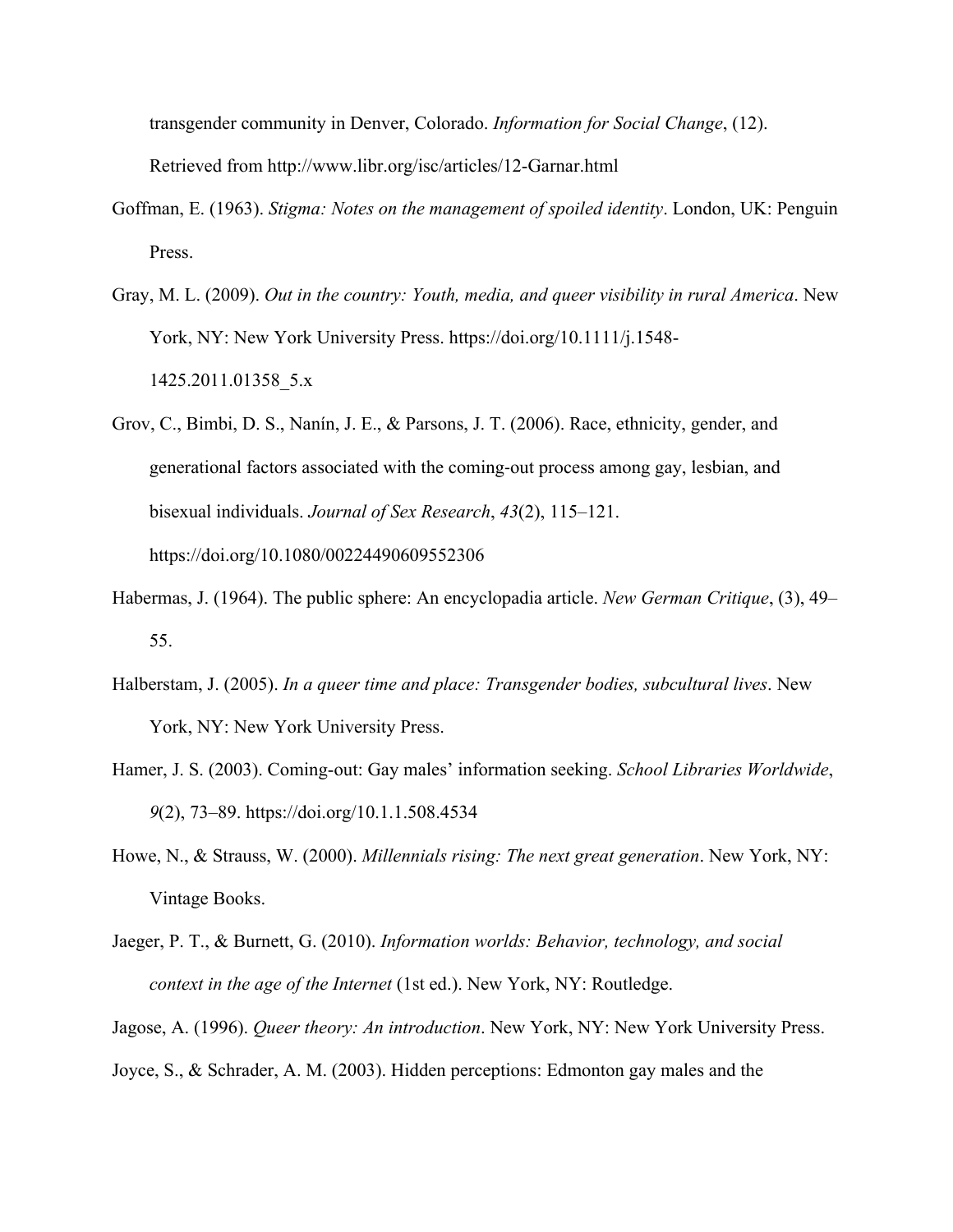Edmonton Public Library. *Canadian Journal of Information and Library Science*, *22*(1), 19–37.

- Mehra, B., & Braquet, D. (2008). Library and Information Science Professionals as Community Action Researchers in an Academic Setting: Top Ten Directions to Further Institutional Change for People of Diverse Sexual Orientations and Gender Identities. *Library Trends*, *56*(2), 542–565. https://doi.org/10.1353/lib.2008.0005
- Mehra, B., Merkel, C., & Bishop, A. P. (2004). The internet for empowerment of minority and marginalized users. *New Media & Society*, *6*(6), 781–802. https://doi.org/10.1177/146144804047513
- Merton, R. K. (1972). Insiders and outsiders: A chapter in the sociology of knowledge. *American Journal of Sociology*, *78*(1), 9–47.
- Miles, M. B., & Huberman, A. M. (1994). *Qualitative data analysis: An expanded sourcebook*. Thousand Oaks, CA: Sage.
- Pohjanen, A. M., Anna, T., & Kortelainen, M. (2014). Transgender information behaviour. https://doi.org/10.1108/JD-04-2015-0043
- Rothbauer, P. M. (2004). The internet in the reading accounts of lesbian and queer young women: Failed searches and unsanctioned reading. *Canadian Journal of Information & Library Sciences*, *28*(4), 89–110.
- Rust, P. C. (1993). "Coming out" in the age of social constructionism: Sexual identity formation among lesbian and bisexual women. *Gender and Society*, *7*(1), 50–77.
- Savin-Williams, R. C. (2009). *The new gay teenager*. Cambridge, MA: Harvard University Press.
- Social Media Factsheet. (2017). Retrieved September 1, 2017, from